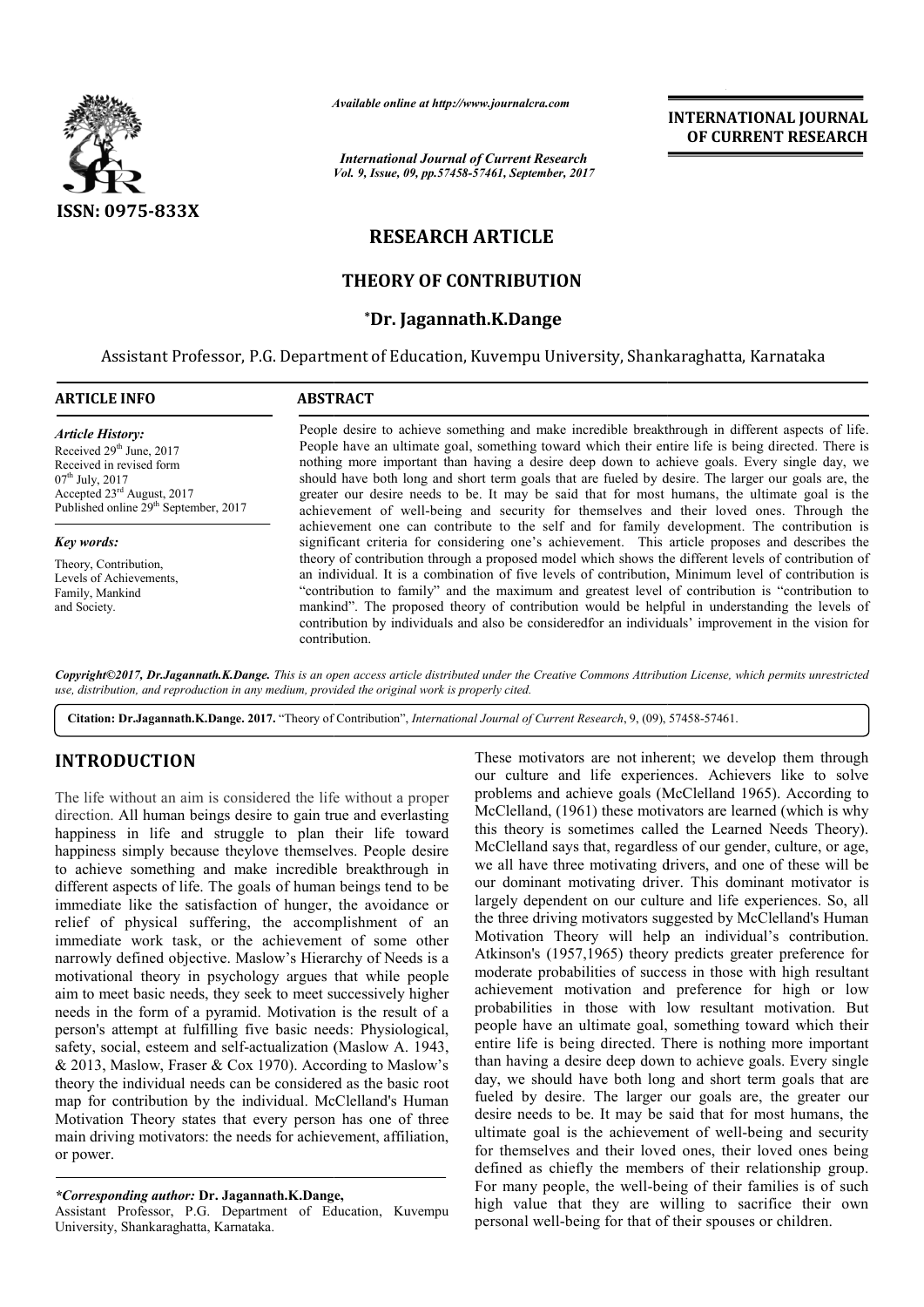## **Individual's Contribution Model**



**Fig.1. Individual's Contribution Model**

The above model shows the different levels of contribution by an individual. It is a combination of five levels of contribution. Minimum level of contribution is "contribution to family" and the maximum and greatest level of contribution is "contribution to mankind". The levels of contribution may vary from one individual to other, which is explained below.

**Family:** In the context of human society a family is a group of people affiliated either by recognized birth, by marriage or other relationship or some combination of these. Members of the immediate family may include spouses, parents, brothers, sisters, sons, grandparents and daughters. Members of the extended family may include, aunts, uncles, cousins, nephews, nieces, and siblings-in-law. Sometimes these are also considered members of the immediate family, depen the culture and an individual's specific relationship with them. Usually the members of a family contribute for the development of the family. There are some people who take care of the family, fulfill desires and needs of the members of the family, take high risk for family, give time for family issues and considers the most for the happiness of the family.Sometimes even nothing beyond family and consider family as first and last contributing arena of life.Such persons' level of contribution is shown in the following diagram. ay include spouses, parents, brothers,<br>the and daughters. Members of the<br>lude, aunts, uncles, cousins, nephews,<br>law. Sometimes these are also<br>the immediate family, depending on



**Fig.2. Individual's Contribution to Family Model**

**Field-Office-Industry-workplace:** The workplace is the physical location where someone works for his or her living. Such a place can range from an office to a large office

building or factory/industry. For industrialized, the workplace is one of the most important social spaces other than the home, constituting a central concept for several entities like the worker and his/her family, the employing organization, the customers of the organization. There are some people who contribute for the development of the field/Industry. These people would be punctual, faithful and obedient to the head of the department and adheres to the Rules and regulations. They are normally very professional, always want to get recognition by their perfect work and also get the respect by the work done. They Expect perfection, update skills, refresh competencies and satisfy oneself in the field.There will be a clash between family and field components and giving importance and preference in one component leads to the hampering of the other, imbalance in one leads to the problem in other. the most important social spaces other than the home, <br>ng a central concept for several entities like the<br>md his/her family, the employing organization, the<br>s of the organization. There are some people who ld be punctual, faithful and obedient to the head of<br>ent and adheres to the Rules and regulations. They<br>y very professional, always want to get recognition<br>rfect work and also get the respect by the work<br>y Expect perfectio



**Fig.3. Individual's Contribution to Field Model** 

**Society:** A society is a group of people involved in persistent **Society:** A society is a group of people involved in persistent social interaction, or a large social group sharing the same geographical or social territory, typically subject to the same political authority and dominant cultural expectations. Societies are characterized by patterns of relationships between Societies are characterized by patterns of relationships between individuals who share a distinctive culture and institutions. A given society may be described as the sum total of such relationships among its constituent of members. A society can enable its members to benefit in ways that would not otherwise be possible on an individual basis; both individual and social benefits can thus be distinguished, or in many cases found to overlap. Some people take benefits from society and some other contribute something to the society. A society can also consist of like-minded people governed by their own norms and values within a dominant, larger society. More broadly, and especially within structuralist thought, a society may be illustrated as an economic infrastructure, made up of, yet distinct from, a varied collection of individuals. In this regard society can mean the objective relationships people have with the material world and with other people, rather than "other people" beyond the individual and their familiar social environment. relationships among its constituent of members. A society can enable its members to benefit in ways that would not otherwise be possible on an individual basis; both individual and social benefits can thus be distinguished rastructure, made up of, yet distinct from, a varied individuals. In this regard society can mean the attionships people have with the material world er people, rather than "other people" beyond the i

People who contribute significantly for the development of People who contribute significantly for the development of society is people of society and for the society. These kinds of people assume that contribution to the society is their own people assume that contribution to the society is their own responsibility. Most of the time they give less time to the family and give more time to the society. They always want to family and give more time to the society. They always want to contribute to the needs of the people of the society and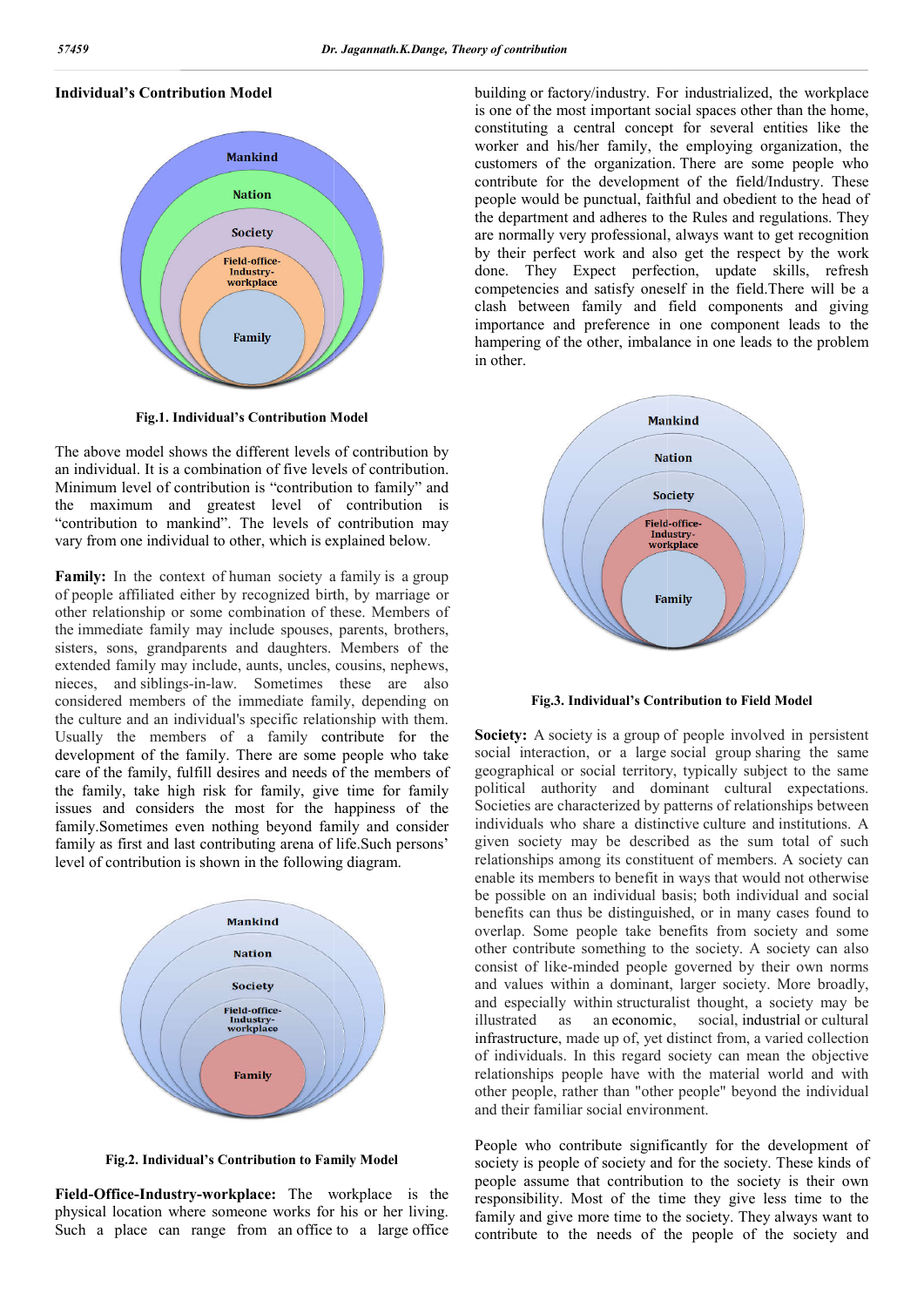alwayswant to change something and disseminate the good values among the people. The societal people needed critical, rational vision, competency of analysis, and innovativeness. These kinds of people donate something to feed the hungry or do some heroic act in order to make a difference in the society. They show act of kindness, make small changes in lifestyles and live as a responsible part of the society. People who contribute to the Society are true experimenters, show path to others and think for others. People Consider society as a family and nothing beyond that.



**Fig.4. Individual's Contribution to society Model**

**Nation:** A nation is a large group or collective of people with common characteristics attributed to them including language, traditions, customs, habits and ethnicity. A nation is more impersonal, abstract, and overtly political than an ethnic group. It is a cultural-political community that has become conscious It is a cultural-political community that has become conscious<br>of its autonomy, unity, and particular interests. Sometimes a person's contribution to the field and society will in turn add to the contribution to the nation.These kinds of people are very dedicative and determined to the goals of the nation and more professional and ethical in their field. They leave the foot prints to others to follow and get the recognition for their contribution. They Love their country and people of the country. They show true patriotism towards the nation. These people are having great vision, also contributes to the name and fame of the family, field and society too. The people who think of the development of their nation and want to contribute to the development of nation normally may not give more preference to the family.



**Fig.5. Individual's Contribution to nation Model**

**Mankind:** The greatest contribution among all is the contribution towards mankind; it may also include the contribution towards field, society and nation. The contribution for mankind gives name to the family also. Most of the time consideration to the family by these people is less. **nkind:** The greatest contribution among all is tribution towards mankind; it may also include tribution towards field, society and nation. The contribution towards field, society and nation. The contribution to the family



**Fig.6. Individual's Contribution to mankind Model**

Doctors, scientists, teachers, great reformers and man making leaders are examples of this category. They do a great work on leaders are examples of this category. They do a great work on the earth, irrespective of caste, creed, colour, region and religion. These people are like humanity ambassadors and intended to solve human problems and protect human rights.

### **Conclusion**

Every individual wishes to achieve something in different intended to solve human problems and protect human rights.<br> **Conclusion**<br>
Every individual wishes to achieve something in different<br>
aspects and spheres of life. The goals of human beings are likely to be immediate but people have an ultimate goal, something toward which their entire life is being directed. There is nothing more important than having a desire deep down to achieve goals. Some people contribute to their family, fulfill desires and needs of the members of the family. Take so much risk for family, give time for family issues and consider the most for the happiness of the family. For this kind of people,family is the ultimate level of contribution and nothing more than that. There are people who contribute for the development of the field in which they work. For example, Michel Jackson (Music and singing), Bill Gates (Business), Sachin Tendulkar (Cricketer)are the kind ofpeople normally Sachin Tendulkar (Cricketer)are the kind ofpeople normally would be punctual, faithful and obedient and adheres to the Rules and regulations of the field in which they work/ serve. to be immediate but people have an ultimate goal, hing toward which their entire life is being directed. is nothing more important than having a desire deep to achieve goals. Some people contribute to their family, desires

People who contribute significantly for the development of People who contribute significantly for the development of society is the people of society. Ex:Jyothiba Phule, Savitribai Phule, Vinoba Bhave (Advocate of non-violence), Verghese Kurien (Social enterpeneur), people who work for charity, these kind of people assume that the contribution to the society is their own responsibility. Mostly they give less time to the family and give more time to the society and always want to contribute to the needs of the people of the society, and to change something and disseminate the good things/values among the people. There is another group of people who love their country and show true patriotism towards the nationFor their country and show true patriotism towards the nationFor<br>example, Bhagath Singh (Indian Nationalist) and Dr.A.P.J. Abdul Kalam (11<sup>th</sup> President of India). These people are having great vision and they may contribute to the name and fame of the family, field and society too.Thegreatest contribution among all is, the contribution to the mankind; it also includes cial enterpeneur), people who work for charity, of people assume that the contribution to the society in responsibility. Mostly they give less time to the give more time to the society and always want to o the needs of the greate the greatest contribution in the contribution of the contribution the mathinal The contribution to mathin the contribution to mathin and the contribution to wards field, society and nation. The contribution to the